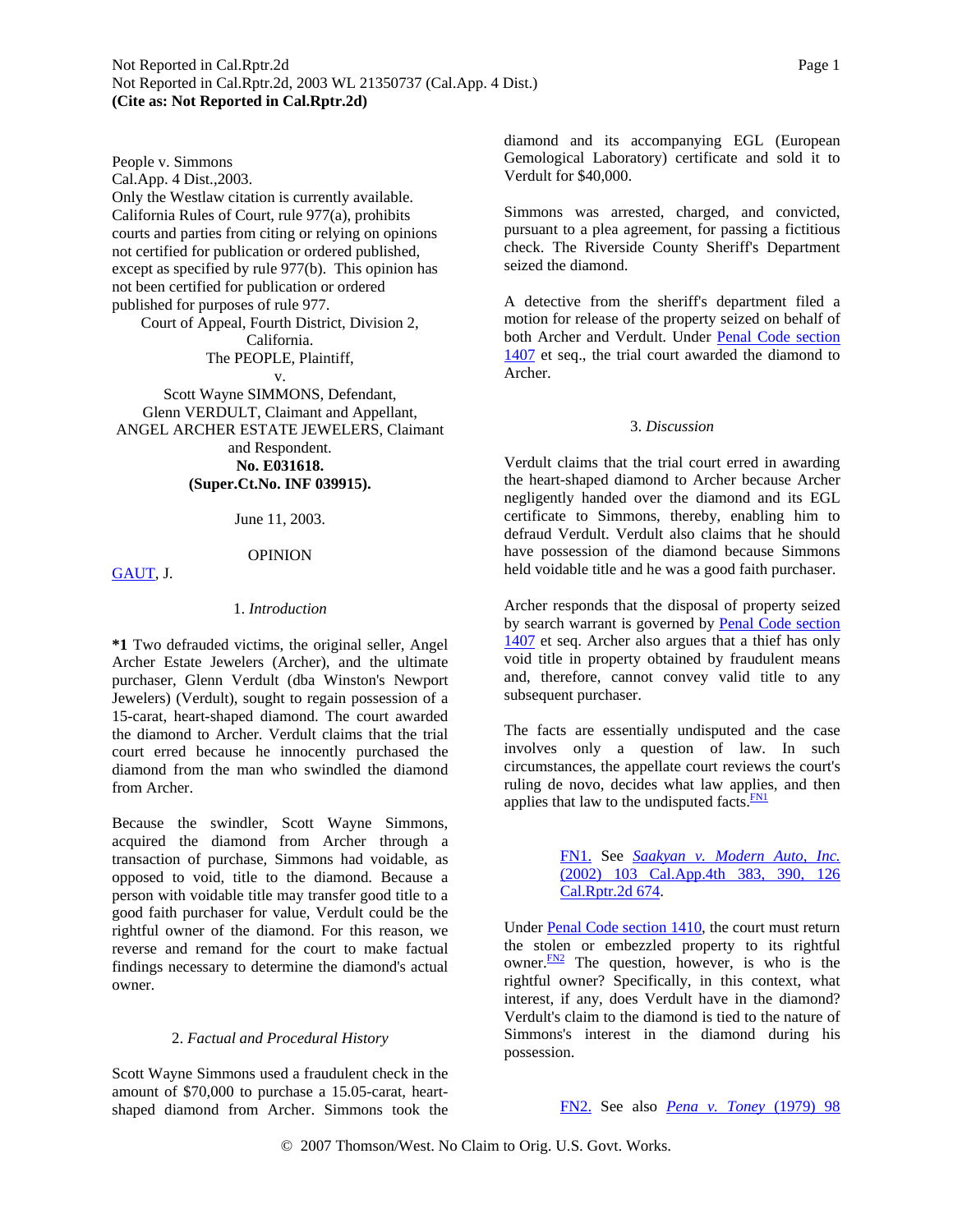[Cal.App.3d 534, 540-541, 160 Cal.Rptr. 4.](http://www.westlaw.com/Find/Default.wl?rs=dfa1.0&vr=2.0&DB=227&FindType=Y&SerialNum=1979111906)

<span id="page-1-0"></span>Commercial Code section 2403, subdivision  $(1)$  FN3 provides:

> [FN3.](#page-1-0) All further statutory references will be to the Commercial Code unless otherwise stated.

"A purchaser of goods acquires all title which his transferor had or had power to transfer except that a purchaser of a limited interest acquires rights only to the extent of the interest purchased. A person with voidable title has power to transfer a good title to a good faith purchaser for value. When goods have been delivered under a transaction of purchase the purchaser has such power even though

**\*2** "(a) The transferor was deceived as to the identity of the purchaser, or

"(b) The delivery was in exchange for a check which is later dishonored, or

"(c) It was agreed that the transaction was to be a 'cash sale,' or

"(d) The delivery was procured through fraud punishable as larcenous under the criminal law."

In applying this provision, we must determine whether Simmons has void or voidable title. This question depends largely on whether original delivery occurred under a "transaction of purchase." **FN4** 

## [FN4.](#page-1-0) [Section 2403, subdivision \(1\).](http://www.westlaw.com/Find/Default.wl?rs=dfa1.0&vr=2.0&DB=1000202&DocName=CACLS2403&FindType=L)

Generally, a thief cannot convey valid title to property.<sup>FN5</sup> A thief possesses only void title and, therefore, can transfer only that which he has.  $F_{N6}$ Consequently, any subsequent purchaser has no valid interest in the property.

> [FN5.](#page-1-0) *[Naftzger v. American Numismatic](http://www.westlaw.com/Find/Default.wl?rs=dfa1.0&vr=2.0&DB=3484&FindType=Y&SerialNum=1996042763)  [Society](http://www.westlaw.com/Find/Default.wl?rs=dfa1.0&vr=2.0&DB=3484&FindType=Y&SerialNum=1996042763)* [\(1996\) 42 Cal.App.4th 421, 428, 49](http://www.westlaw.com/Find/Default.wl?rs=dfa1.0&vr=2.0&DB=3484&FindType=Y&SerialNum=1996042763)  [Cal.Rptr.2d 784](http://www.westlaw.com/Find/Default.wl?rs=dfa1.0&vr=2.0&DB=3484&FindType=Y&SerialNum=1996042763).

> [FN6.](#page-1-0) *[Suburban Motors, Inc. v. State Farm](http://www.westlaw.com/Find/Default.wl?rs=dfa1.0&vr=2.0&DB=227&FindType=Y&SerialNum=1990054633)  [Mut. Auto. Ins. Co.](http://www.westlaw.com/Find/Default.wl?rs=dfa1.0&vr=2.0&DB=227&FindType=Y&SerialNum=1990054633)* [\(hereafter](http://www.westlaw.com/Find/Default.wl?rs=dfa1.0&vr=2.0&DB=227&FindType=Y&SerialNum=1990054633) *[Suburban](http://www.westlaw.com/Find/Default.wl?rs=dfa1.0&vr=2.0&DB=227&FindType=Y&SerialNum=1990054633)  [Motors](http://www.westlaw.com/Find/Default.wl?rs=dfa1.0&vr=2.0&DB=227&FindType=Y&SerialNum=1990054633)* [\) \(1990\) 218 Cal.App.3d 1354, 1361,](http://www.westlaw.com/Find/Default.wl?rs=dfa1.0&vr=2.0&DB=227&FindType=Y&SerialNum=1990054633)  [268 Cal.Rptr. 16;](http://www.westlaw.com/Find/Default.wl?rs=dfa1.0&vr=2.0&DB=227&FindType=Y&SerialNum=1990054633) see also *[Moore Equipment](http://www.westlaw.com/Find/Default.wl?rs=dfa1.0&vr=2.0&DB=713&FindType=Y&ReferencePositionType=S&SerialNum=1998057432&ReferencePosition=584)  [Co. v. Halferty](http://www.westlaw.com/Find/Default.wl?rs=dfa1.0&vr=2.0&DB=713&FindType=Y&ReferencePositionType=S&SerialNum=1998057432&ReferencePosition=584)* [\(1998\) 980 S.W.2d 578, 584-](http://www.westlaw.com/Find/Default.wl?rs=dfa1.0&vr=2.0&DB=713&FindType=Y&ReferencePositionType=S&SerialNum=1998057432&ReferencePosition=584)

# [585](http://www.westlaw.com/Find/Default.wl?rs=dfa1.0&vr=2.0&DB=713&FindType=Y&ReferencePositionType=S&SerialNum=1998057432&ReferencePosition=584).

Not so where the thief acquires the property by a transaction of purchase.  $\frac{FN7}{2}$  " 'Purchase' is defined by the code as a 'taking by sale, discount, negotiation, mortgage, pledge, lien, issue or reissue, gift or any other voluntary transaction creating an interest in the property.' [Citation.] Thus, only voluntary transactions can constitute transactions of purchase. [¶ ] ... Based on the code definition of a purchase as a voluntary transaction, [case law from other states] reason that a thief who wrongfully takes the goods against the will of the owner is not a purchaser. [Citations.] On the other hand, a swindler who fraudulently induces the victim to deliver the goods voluntarily is a purchaser under the code."  $\frac{FN8}{FN}$  $\frac{FN8}{FN}$  $\frac{FN8}{FN}$ Thus, if the original seller voluntarily assents to the transaction and delivers the property, then the thief obtains voidable title. $\frac{FN9}{TN}$  $\frac{FN9}{TN}$  $\frac{FN9}{TN}$  A person with voidable title may transfer good title in an ordinary transaction for value to a good faith purchaser. $\frac{FN10}{FN}$ 

> [FN7.](#page-1-0) See *[Suburban Motors, supra,](http://www.westlaw.com/Find/Default.wl?rs=dfa1.0&vr=2.0&DB=227&FindType=Y&SerialNum=1990054633)* [218](http://www.westlaw.com/Find/Default.wl?rs=dfa1.0&vr=2.0&DB=227&FindType=Y&SerialNum=1990054633)  [Cal.App.3d at page 1360 and footnote 2, 268](http://www.westlaw.com/Find/Default.wl?rs=dfa1.0&vr=2.0&DB=227&FindType=Y&SerialNum=1990054633)  [Cal.Rptr. 16](http://www.westlaw.com/Find/Default.wl?rs=dfa1.0&vr=2.0&DB=227&FindType=Y&SerialNum=1990054633) (distinguishing transaction of purchase).

> [FN8.](#page-1-0) *[Kotis v. Nowlin Jewelry, Inc.](http://www.westlaw.com/Find/Default.wl?rs=dfa1.0&vr=2.0&DB=713&FindType=Y&ReferencePositionType=S&SerialNum=1993017687&ReferencePosition=922)* [\(1992\)](http://www.westlaw.com/Find/Default.wl?rs=dfa1.0&vr=2.0&DB=713&FindType=Y&ReferencePositionType=S&SerialNum=1993017687&ReferencePosition=922)  [844 S.W.2d 920, 922;](http://www.westlaw.com/Find/Default.wl?rs=dfa1.0&vr=2.0&DB=713&FindType=Y&ReferencePositionType=S&SerialNum=1993017687&ReferencePosition=922) see also section 1201, subdivision (31).

> [FN9.](#page-1-0) See *[Underhill Coal Min. Co. v. Hixon](http://www.westlaw.com/Find/Default.wl?rs=dfa1.0&vr=2.0&DB=162&FindType=Y&SerialNum=1995023186)* [\(1994\) 438 Pa.Super. 219, 225, 652 A.2d](http://www.westlaw.com/Find/Default.wl?rs=dfa1.0&vr=2.0&DB=162&FindType=Y&SerialNum=1995023186)  [343;](http://www.westlaw.com/Find/Default.wl?rs=dfa1.0&vr=2.0&DB=162&FindType=Y&SerialNum=1995023186) see also *[Alamo Rent-A-Car, Inc. v.](http://www.westlaw.com/Find/Default.wl?rs=dfa1.0&vr=2.0&DB=661&FindType=Y&SerialNum=1997098081)  [Mendenhall](http://www.westlaw.com/Find/Default.wl?rs=dfa1.0&vr=2.0&DB=661&FindType=Y&SerialNum=1997098081)* [\(1997\) 113 Nev. 445, 452,](http://www.westlaw.com/Find/Default.wl?rs=dfa1.0&vr=2.0&DB=661&FindType=Y&SerialNum=1997098081)  [footnote 1, 937 P.2d 69.](http://www.westlaw.com/Find/Default.wl?rs=dfa1.0&vr=2.0&DB=661&FindType=Y&SerialNum=1997098081)

[FN10.](#page-1-0) [Section 2403, subdivision \(1\).](http://www.westlaw.com/Find/Default.wl?rs=dfa1.0&vr=2.0&DB=1000202&DocName=CACLS2403&FindType=L)

Two California cases illustrate these principles. In *Suburban Motors,* Richard Kirschner owned a Mercedes Benz that was stolen. State Farm Mutual Automobile Insurance Company (State Farm), who insured the car, paid Kirschner \$41,000 for the lost Mercedes. In return, Kirschner transferred title to State Farm. Later, Steven Taglianetti, a licensed wholesale automobile dealer, sold the vehicle, which eventually was purchased by Suburban Motors, Inc. While the vehicle was being leased, the California Highway Patrol discovered that it was stolen and returned it to State Farm.

The court in *Suburban Motors* reasoned as follows: "Although [section 2403](http://www.westlaw.com/Find/Default.wl?rs=dfa1.0&vr=2.0&DB=1000202&DocName=CACLS2403&FindType=L) may enlarge the

© 2007 Thomson/West. No Claim to Orig. U.S. Govt. Works.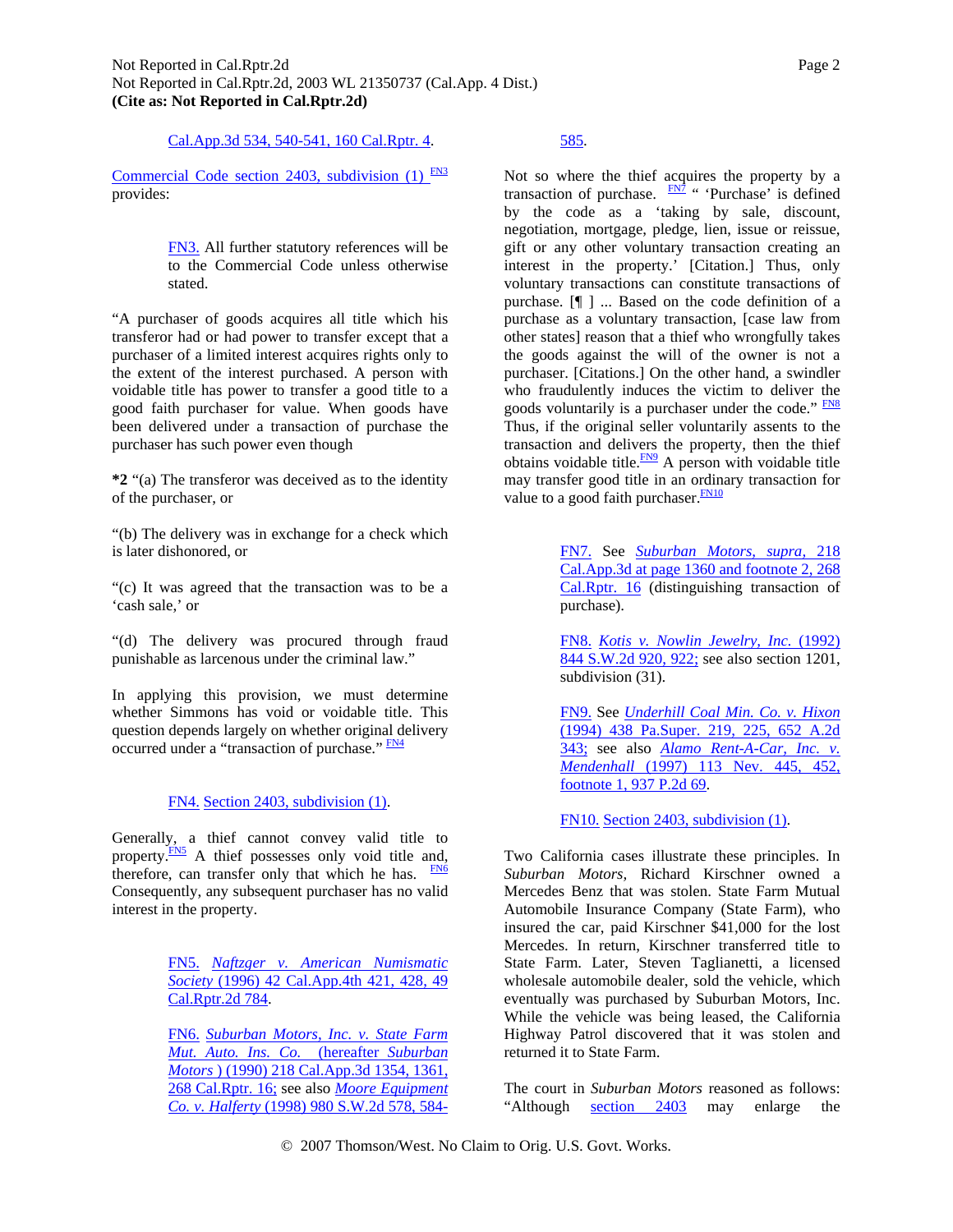<span id="page-2-0"></span>circumstances in which, at common law, a good faith purchaser for value can take good title, there is no authority for Suburban Motors's contention that [section 2403](http://www.westlaw.com/Find/Default.wl?rs=dfa1.0&vr=2.0&DB=1000202&DocName=CACLS2403&FindType=L) validates a second chain of title to an automobile spuriously created after it has been stolen. Indeed, the language of [section 2403](http://www.westlaw.com/Find/Default.wl?rs=dfa1.0&vr=2.0&DB=1000202&DocName=CACLS2403&FindType=L) itself, the decisions in jurisdictions construing cognate statutes, and authoritative comment on the Uniform Commercial Code belie the notion that by a process of 'laundering' a thief or his successors can generate a second chain of valid title to a stolen vehicle no matter how facially credible the product of these efforts ." **FN11** 

# [FN11.](#page-2-0) *[Suburban Motors, supra,](http://www.westlaw.com/Find/Default.wl?rs=dfa1.0&vr=2.0&DB=227&FindType=Y&SerialNum=1990054633)* [218](http://www.westlaw.com/Find/Default.wl?rs=dfa1.0&vr=2.0&DB=227&FindType=Y&SerialNum=1990054633)  [Cal.App.3d at pages 1359-1360, 268](http://www.westlaw.com/Find/Default.wl?rs=dfa1.0&vr=2.0&DB=227&FindType=Y&SerialNum=1990054633)  [Cal.Rptr. 16](http://www.westlaw.com/Find/Default.wl?rs=dfa1.0&vr=2.0&DB=227&FindType=Y&SerialNum=1990054633).

**\*3** Distinguishing cases involving voluntary transactions, the court in Suburban Motors, explained: "Although there may be no moral distinction between larceny and theft by false pretenses [citation], the larcenist here obviously did not obtain the vehicle through a 'transaction of purchase' and therefore acquired no title which could be transferred to his successors in the chain of possession." [FN12](#page-2-0) The court held that, because the original owner did not voluntarily deliver the Mercedes to the thief, the thief and every subsequent purchaser had no legitimate interest in the car.<sup>FN13</sup>

> [FN12.](#page-2-0) *[Suburban Motors, supra,](http://www.westlaw.com/Find/Default.wl?rs=dfa1.0&vr=2.0&DB=227&FindType=Y&SerialNum=1990054633)* [218](http://www.westlaw.com/Find/Default.wl?rs=dfa1.0&vr=2.0&DB=227&FindType=Y&SerialNum=1990054633)  [Cal.App.3d at page 1360, 268 Cal.Rptr. 16](http://www.westlaw.com/Find/Default.wl?rs=dfa1.0&vr=2.0&DB=227&FindType=Y&SerialNum=1990054633).

> [FN13.](#page-2-0) *[Suburban Motors, supra,](http://www.westlaw.com/Find/Default.wl?rs=dfa1.0&vr=2.0&DB=227&FindType=Y&SerialNum=1990054633)* [218](http://www.westlaw.com/Find/Default.wl?rs=dfa1.0&vr=2.0&DB=227&FindType=Y&SerialNum=1990054633)  [Cal.App.3d at page 1361, 268 Cal.Rptr. 16](http://www.westlaw.com/Find/Default.wl?rs=dfa1.0&vr=2.0&DB=227&FindType=Y&SerialNum=1990054633).

In another case, *English v. Ralph Williams Ford*, [FN14](#page-2-0) the original seller, Ralph Williams Ford, voluntarily sold a new Ford Station Wagon to a used car dealer, Intercontinental Auto Imports, Inc. (hereafter Intercontinental), who in turn sold the car to Paul and Betty English. Intercontinental acquired the car from Ralph Williams Ford by issuing a draft and providing the name of a false lender. Upon discovering that the draft was worthless, Ralph Williams Ford repossessed the station wagon and resold it to third parties.

> [FN14.](#page-2-0) *[English v. Ralph Williams Ford](http://www.westlaw.com/Find/Default.wl?rs=dfa1.0&vr=2.0&DB=227&FindType=Y&SerialNum=1971103368)* [\(hereafter](http://www.westlaw.com/Find/Default.wl?rs=dfa1.0&vr=2.0&DB=227&FindType=Y&SerialNum=1971103368) *[English](http://www.westlaw.com/Find/Default.wl?rs=dfa1.0&vr=2.0&DB=227&FindType=Y&SerialNum=1971103368)* [\) \(1971\) 17 Cal.App.3d](http://www.westlaw.com/Find/Default.wl?rs=dfa1.0&vr=2.0&DB=227&FindType=Y&SerialNum=1971103368)  [1038, 95 Cal.Rptr. 501.](http://www.westlaw.com/Find/Default.wl?rs=dfa1.0&vr=2.0&DB=227&FindType=Y&SerialNum=1971103368)

In determining ownership, the court explained that: "In this case, ... Ralph Williams Ford did not retain or reserve any title in the station wagon upon its delivery to the buyer thereof from Ralph Williams Ford, namely, Intercontinental; instead it took from Intercontinental a receipt stating that it had not been paid. It therefore had only the rights of an unpaid seller in the vehicle and these rights did not constitute a security interest in the vehicle. Furthermore its right to reclaim the car under [Uniform Commercial Code](http://www.westlaw.com/Find/Default.wl?rs=dfa1.0&vr=2.0&DB=1000202&DocName=CACLS2702&FindType=L)  [section 2702, subdivision \(2\)](http://www.westlaw.com/Find/Default.wl?rs=dfa1.0&vr=2.0&DB=1000202&DocName=CACLS2702&FindType=L) as an unpaid seller was subject to the rights of the Englishes as either good faith purchasers or buyers in ordinary course of business from Intercontinental. [Section 2702, [subdivision \(3\).](http://www.westlaw.com/Find/Default.wl?rs=dfa1.0&vr=2.0&DB=1000202&DocName=CACLS2702&FindType=L)]"  $\frac{FN15}{FN15}$  The court held that Ralph Williams Ford was not the legal owner of the station wagon, and, accordingly, had no right to repossess the vehicle. **FN16** 

> [FN15.](#page-2-0) *[English, supra,](http://www.westlaw.com/Find/Default.wl?rs=dfa1.0&vr=2.0&DB=227&FindType=Y&SerialNum=1971103368)* [17 Cal.App.3d at](http://www.westlaw.com/Find/Default.wl?rs=dfa1.0&vr=2.0&DB=227&FindType=Y&SerialNum=1971103368)  [page 1047, 95 Cal.Rptr. 501](http://www.westlaw.com/Find/Default.wl?rs=dfa1.0&vr=2.0&DB=227&FindType=Y&SerialNum=1971103368).

> [FN16.](#page-2-0) *[English, supra,](http://www.westlaw.com/Find/Default.wl?rs=dfa1.0&vr=2.0&DB=227&FindType=Y&SerialNum=1971103368)* [17 Cal.App.3d at](http://www.westlaw.com/Find/Default.wl?rs=dfa1.0&vr=2.0&DB=227&FindType=Y&SerialNum=1971103368)  [page 1048, 95 Cal.Rptr. 501](http://www.westlaw.com/Find/Default.wl?rs=dfa1.0&vr=2.0&DB=227&FindType=Y&SerialNum=1971103368).

[\[1\]](#page-0-0) Here, Archer voluntarily delivered the diamond to Simmons. The original transfer was a transaction of purchase. Although tainted with obvious fraud or thievery (false pretenses, not larceny), Archer's employee freely exchanged the diamond for a personal check in the amount of \$70,000. Only afterward did Archer discover that the bank would not honor Simmons's check. He then stood in the position of an unpaid seller. But he voluntarily relinquished title to Simmons.

Through this transaction, Simmons acquired voidable title. Simmons, therefore, had power to transfer good title to a good faith purchaser for value. $\frac{FN17}{FN17}$ 

## [FN17.](#page-2-0) [Section 2402, subdivision \(1\).](http://www.westlaw.com/Find/Default.wl?rs=dfa1.0&vr=2.0&DB=1000202&DocName=CACLS2402&FindType=L)

[\[2\]](#page-0-0) A good faith purchaser "... is a person who, among other things, takes delivery of the goods pursuant to a preexisting contract for purchase and is honest in fact in the transaction." [FN18](#page-3-0) Whether a person qualifies as a good faith purchaser is determined by applying the reasonable person standard. For instance, if the goods are offered at an unusually low price, a reasonable person would suspect that the goods are stolen and, thus, be put on notice that he may be entering an illegitimate

© 2007 Thomson/West. No Claim to Orig. U.S. Govt. Works.